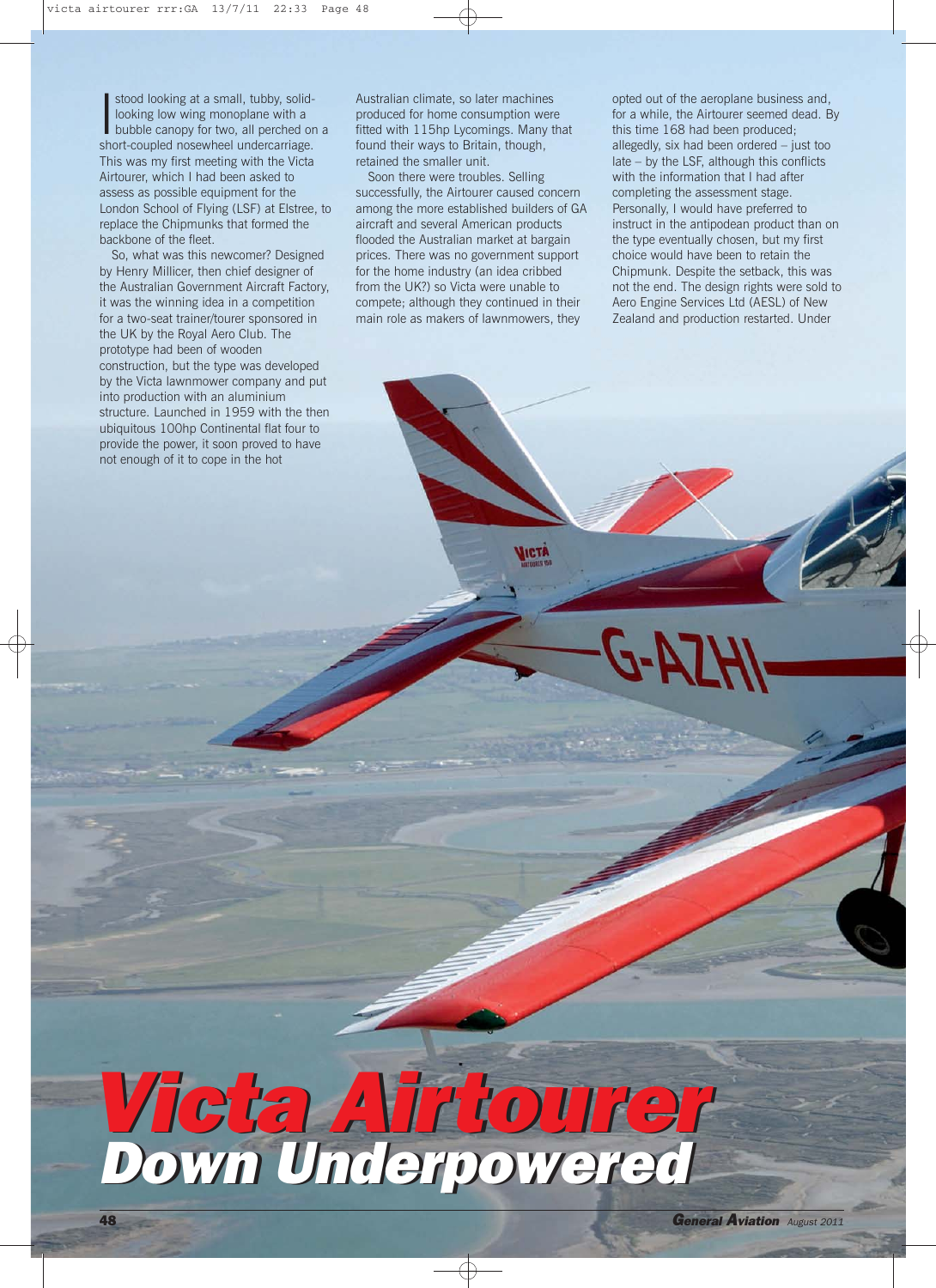the new ownership 80 Airtourers were produced and 25 of these in unfinished form were shipped to Britain, where Glos Air of Staverton (now Gloucestershire Airport) completed and sold them. During this time power increased again; some AESL machines had 150hp Lycomings, while others went to 160hp with the performance benefits of variable pitch propellers. Later still, the Airtourer was phased out and replaced on the line by the Airtrainer, which became the ab-initio trainer for the Royal Australian Air Force. Had it not been for combined political and economic issues, it might have been used

in a similar role for our own flying Services. The Scottish Aviation/BAE Bulldog won the toss.

Now that we know a bit about the Airtourer's pedigree, perhaps it is time to look more closely at the state of the hardware and then clamber aboard. The way in is via walkways on both wing roots and fuselage-mounted footsteps, a journey that leads to standing on the seats. This is not as unkind to one's clothes as it may seem, as a mud flap can be lifted on to the seat cushion. On entry the most

notable sight is the central mounting of the  $\frac{5}{3}$ control column, a feature that I have met on the Tipsy Trainer and the Hornet Moth. Although this leaves some nice free airspace ahead of the seats for reading maps, I find it disconcerting not to have the stick immediately in front – especially when the time comes to try some aerobatics. Other cockpit equipment

 *photos: KeithWilson*

includes throttles within reach of both occupants, two brake levers and duplicated toppivoting rudder pedals, but unfortunately only one leftmounted flap lever. Behind the seats is a small baggage area, and a map compartment sits beneath the instrument coaming. The internal set-up seems more modern in concept than one might expect from a product of its time. Unfortunately, neither my brief notes nor my memory can recall whether the machine used for the tests was of the 100 or 115hp variety, but as it had been in the

This photo: Airtourers were shipped from New Zealand to Staverton for finishing Below: original brochure shows interior details

> *Via Philip Jarrett*

*David Ogilvy ponders on an impressive antipodean design that could have been a contender*

General Aviation August 2011 49